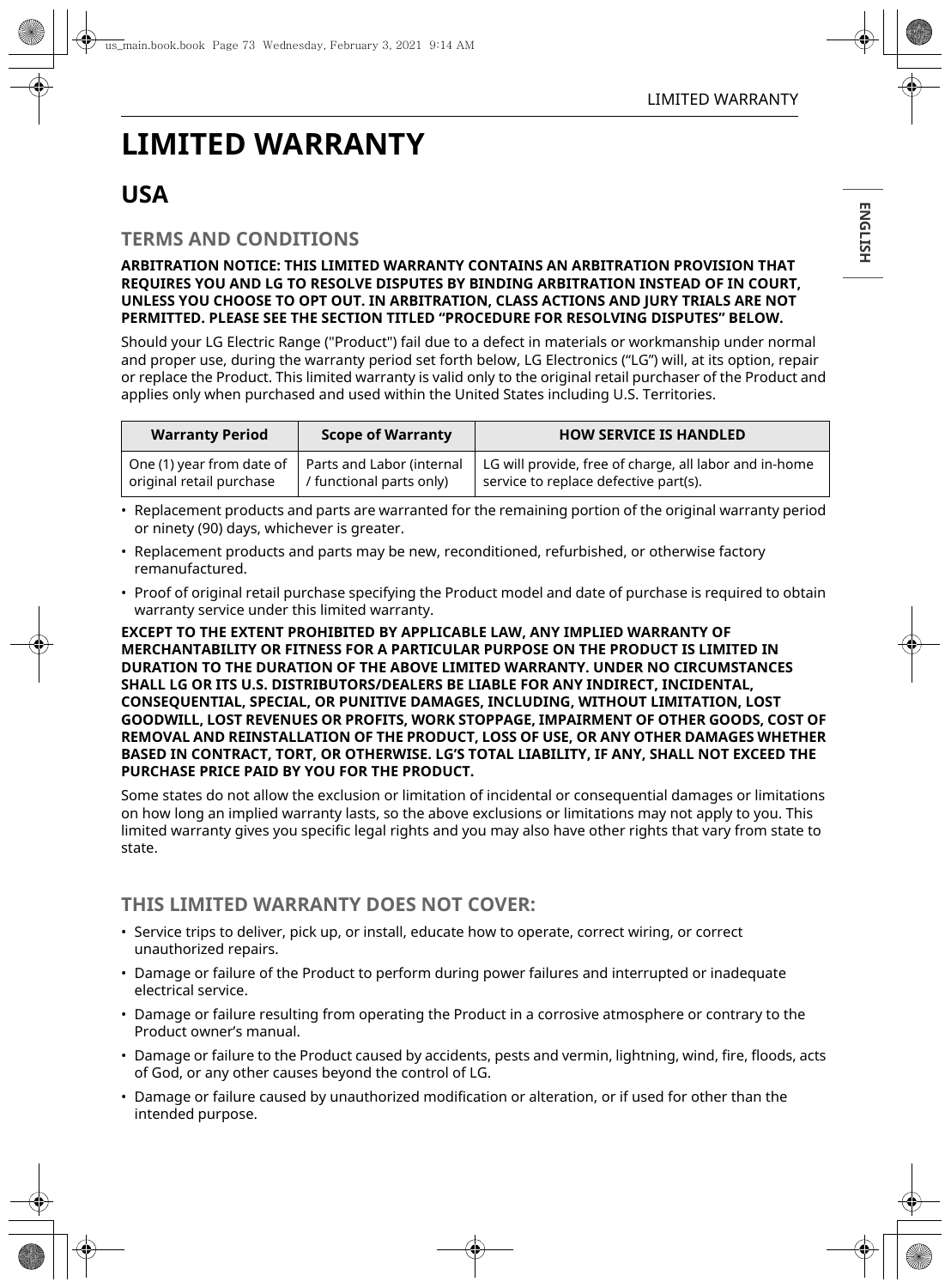#### LIMITED WARRANTY

- Damage or failure resulting from misuse, abuse, improper installation, repair, or maintenance. Improper repair includes use of parts not authorized by LG. Improper installation or maintenance includes installation or maintenance contrary to the Product owner's manual.
- Damage or failure caused by incorrect electrical current, voltage, or ventilation/plumbing codes.
- Damage or failure caused by transportation and handling, including scratches, dents, chips, and/or other damage to the finish of the Product, unless such damage is reported within one (1) week of delivery.
- Damage or missing items to any display, open box, or discounted Product.
- Refurbished Product or any Product sold "As Is", "Where Is", "With all Faults", or similar disclaimer.
- Products with original serial numbers that have been removed, altered, or cannot be readily determined.
- Increases in utility costs and additional utility expenses.
- Any noises associated with normal operation.
- Use of accessories, components, or consumable cleaning products that are not authorized by LG.
- Replacement of light lamps, filters, or any consumable parts.
- When Product is used for other than normal and proper household use (e.g. commercial or industrial use, offices, and recreational facilities or vehicles) or contrary to the instructions outlined in the Product's owner's manual.
- Costs associated with removal and reinstallation of your Product for repairs.
- Shelves, drawers and accessories, except for internal/functional parts covered under this limited warranty.

#### **Not Covered by this Limited Warranty**

| Problem       | <b>Possible Cause &amp; Prevention</b>                                                    |  |
|---------------|-------------------------------------------------------------------------------------------|--|
| Cooktop crack | Cooktop crack caused by impact of object                                                  |  |
|               | R<br>Α                                                                                    |  |
|               | • A: Out of warranty                                                                      |  |
|               | - Mechanical breakage                                                                     |  |
|               | • A: In warranty                                                                          |  |
|               | - <b>O</b> Primary crack <b>O</b> Secondary crack                                         |  |
|               | • DO NOT store heavy items above the cooktop surface as they could fall and<br>damage it. |  |
|               | • DO NOT scratch the cooktop or the cooktop could crack.                                  |  |
|               | • Clean the cooktop before and after using.                                               |  |
|               | <b>NOTE</b><br>• Damage caused after delivery (Not covered by warranty)                   |  |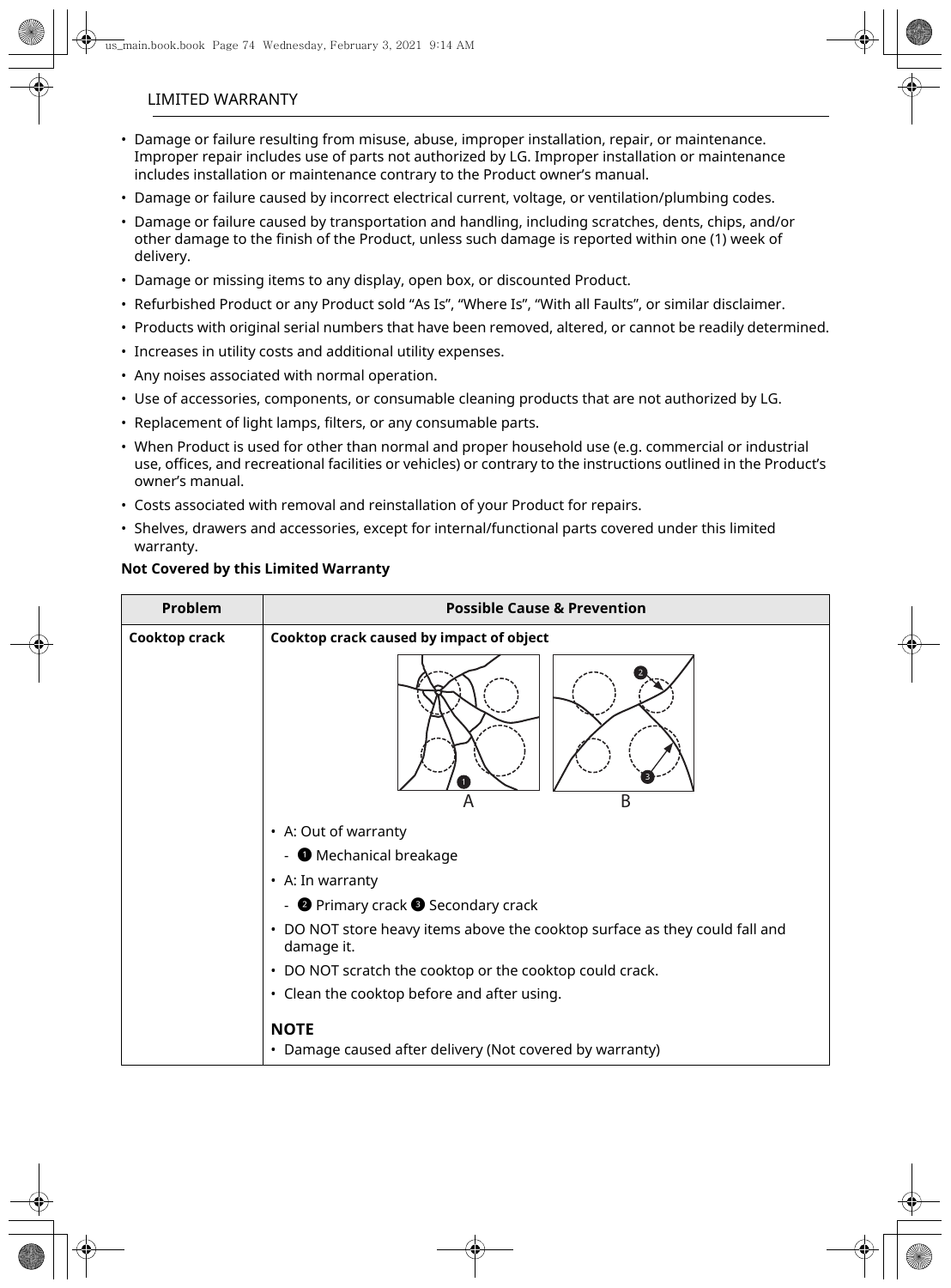| ш |
|---|
|   |
|   |
|   |
|   |
|   |
|   |

| Problem                                 | <b>Possible Cause &amp; Prevention</b>                                                                                                                                                                                                                                                                                                                      |  |
|-----------------------------------------|-------------------------------------------------------------------------------------------------------------------------------------------------------------------------------------------------------------------------------------------------------------------------------------------------------------------------------------------------------------|--|
| Cooktop enamel<br>chipping off          | <b>Improper usage</b>                                                                                                                                                                                                                                                                                                                                       |  |
|                                         |                                                                                                                                                                                                                                                                                                                                                             |  |
|                                         | • Do not hit enamel cooktop.                                                                                                                                                                                                                                                                                                                                |  |
| <b>Pitting of the</b><br>cooktop glass  | If not removed immediately, sugary spillovers (such as preserves, ketchup,<br>tomato sauce, jellies, fudge, candy, syrups, or chocolate) or melted plastic or foil<br>can cause surface pitting of the cooktop. (Not covered by warranty)                                                                                                                   |  |
|                                         | • Remove the molten material IMMEDIATELY with a metal razor scraper.                                                                                                                                                                                                                                                                                        |  |
|                                         | • For safety, wear an oven mitt or hot pad while scraping the hot surface.                                                                                                                                                                                                                                                                                  |  |
| Unit has no power                       | 1. House power turned off (power supply)<br>• Check power at main board before calling for service.<br>2. Tripped breaker<br>• Match power cord type and outlet type.<br>3. The power cord is not installed properly.<br>• Properly install the power cord.<br>Œ                                                                                            |  |
|                                         | <nema 14-50=""><br/><nema 10-50=""><br/>B<br/>Α<br/>• A: 3-WIRE HOOK UP<br/>• B: 4-WRIE HOOK UP<br/><b>O</b> Black <sup>O</sup> White <sup>O</sup> Red O Outer wire<br/>● Center wire (neutral) ● Black wire<br/>Green ground wire <sup>3</sup> White wire (neutral)<br/><b>O</b> Red wire <b>O</b> Ground strap <b>O</b> Remove ground strap</nema></nema> |  |
| Oven or racks are                       | Aluminum foil has melted in the oven                                                                                                                                                                                                                                                                                                                        |  |
| stained after<br>using aluminum<br>foil |                                                                                                                                                                                                                                                                                                                                                             |  |
|                                         | • Never cover the oven bottom or cover an entire rack with materials such as<br>aluminum foil.                                                                                                                                                                                                                                                              |  |
|                                         | • If the foil has already melted onto the oven, it will not affect the performance of<br>the oven.                                                                                                                                                                                                                                                          |  |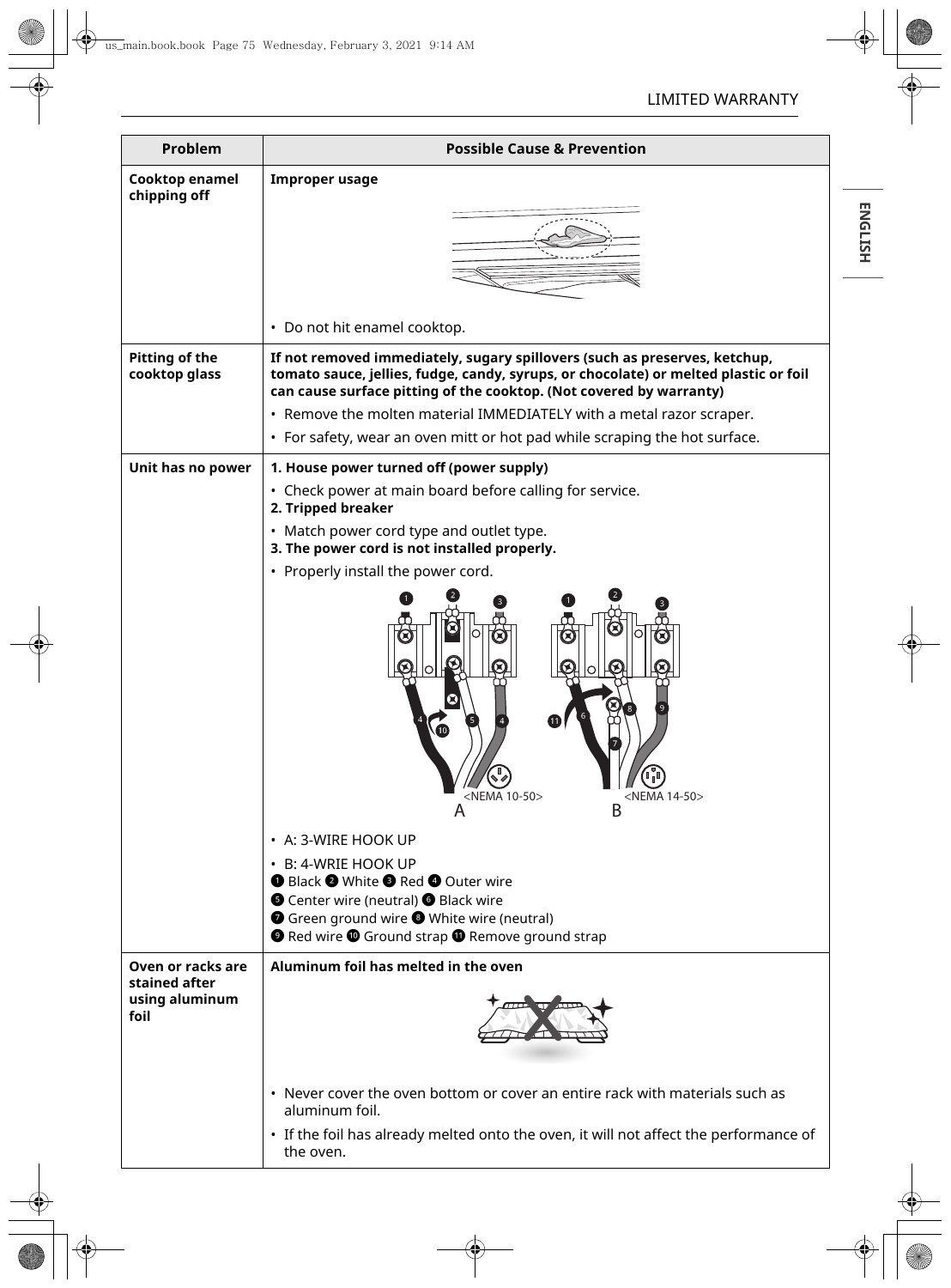| Problem                                 | <b>Possible Cause &amp; Prevention</b>                                                       |  |
|-----------------------------------------|----------------------------------------------------------------------------------------------|--|
| Surface is not level<br>Oven is tipping | <b>Range not leveled</b><br>$\equiv$                                                         |  |
|                                         | • Check with installer first.                                                                |  |
|                                         | • Use carpenter's level $\bullet$ to check level.<br>Anti-tip device not installed correctly |  |
|                                         | $\overline{2}$<br>❸                                                                          |  |
|                                         | Approximately 0.65" (16.5 mm)                                                                |  |
|                                         | Level both sides of range                                                                    |  |
|                                         | Screw must enter wood or concrete<br>❸                                                       |  |
|                                         | <b>4</b> Anti-tip bracket                                                                    |  |
|                                         | Wall plate                                                                                   |  |
|                                         | Use carpenter's level to check level.<br>$\bullet$                                           |  |
|                                         | • Check with installer first.                                                                |  |

#### **The cost of repair or replacement under these excluded circumstances shall be borne by the consumer.**

TO OBTAIN WARRANTY SERVICE AND ADDITIONAL INFORMATION

Call 1-800-243-0000 and select the appropriate option from the menu.

Or visit our website at **http://www.lg.com**

Or by mail: LG Electronics Customer Service P.O. Box 240007 Huntsville, AL 35813 ATTN: CIC

# **PROCEDURE FOR RESOLVING DISPUTES:**

ALL DISPUTES BETWEEN YOU AND LG ARISING OUT OF OR RELATING IN ANY WAY TO THIS LIMITED WARRANTY OR THE PRODUCT SHALL BE RESOLVED EXCLUSIVELY THROUGH BINDING ARBITRATION, AND NOT IN A COURT OF GENERAL JURISDICTION. BINDING ARBITRATION MEANS THAT YOU AND LG ARE EACH WAIVING THE RIGHT TO A JURY TRIAL AND TO BRING OR PARTICIPATE IN A CLASS ACTION.

**Definitions.** For the purposes of this section, references to "LG" mean LG Electronics U.S.A., Inc., its parents, subsidiaries and affiliates, and each of their officers, directors, employees, agents, beneficiaries, predecessors in interest, successors, assigns and suppliers; references to "dispute" or "claim" shall include any dispute, claim or controversy of any kind whatsoever (whether based in contract, tort, statute, regulation, ordinance, fraud, misrepresentation or any other legal or equitable theory) arising out of or relating in any way to the sale, condition or performance of the product or this Limited Warranty.

**Notice of Dispute.** In the event you intend to commence an arbitration proceeding, you must first notify LG in writing at least 30 days in advance of initiating the arbitration by sending a letter to LG at LG Electronics, USA, Inc. Attn: Legal Department- Arbitration 111 Sylvan Avenue, Englewood Cliffs, NJ 07632 USA. You and LG agree to engage in good faith discussions in an attempt to amicably resolve your claim. The notice must provide your name, address, and telephone number; identify the product that is the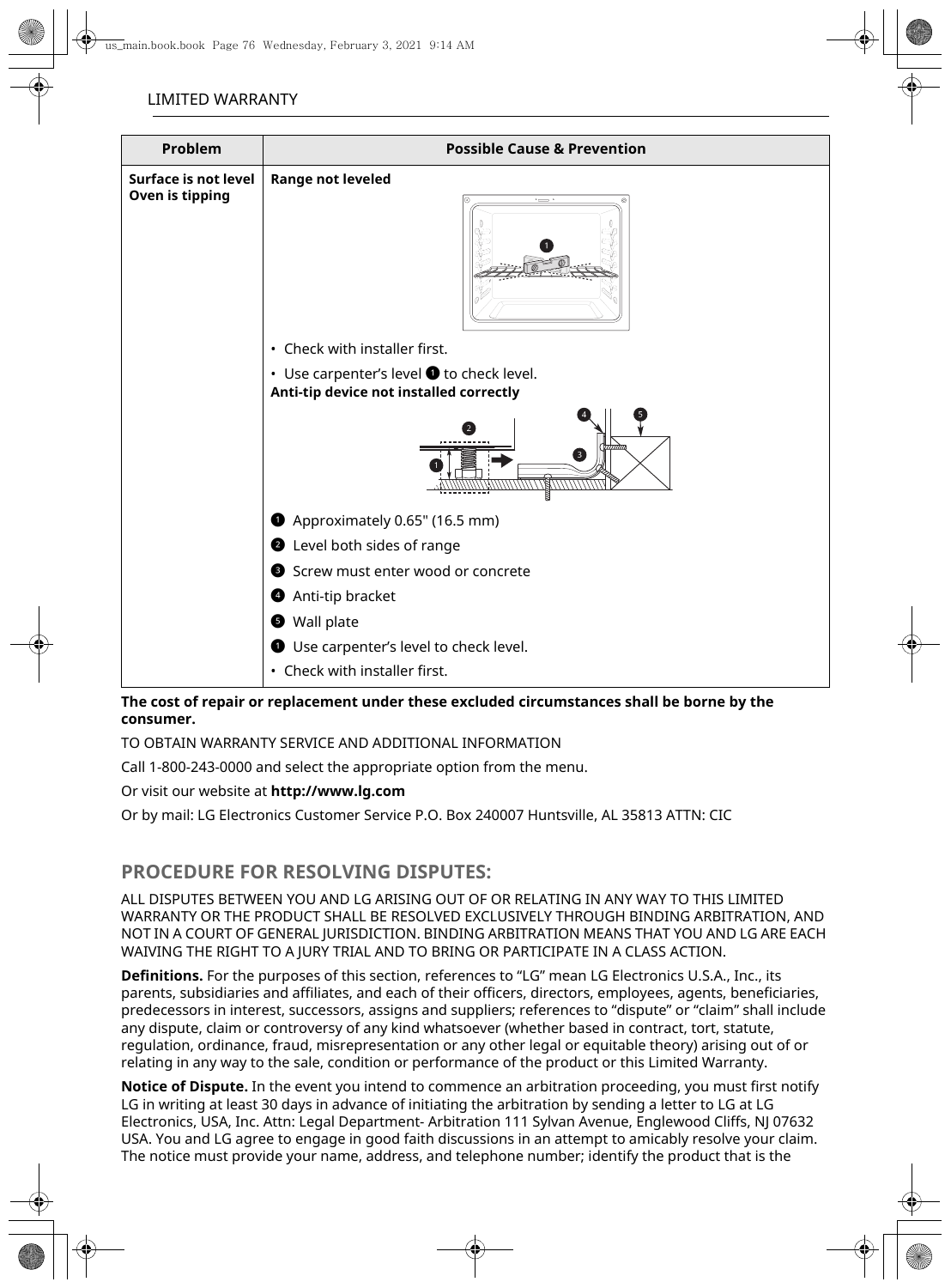subject of the claim; and describe the nature of the claim and the relief being sought. If you and LG are unable to resolve the dispute within 30 days, either party may proceed to file a claim for arbitration.

**Agreement to Binding Arbitration and Class Action Waiver.** Upon failure to resolve the dispute during the 30 day period after sending written notice to LG, you and LG agree to resolve any claims between us only by binding arbitration on an individual basis, unless you opt out as provided below. Any dispute between you and LG shall not be combined or consolidated with a dispute involving any other person's or entity's product or claim. More specifically, without limitation of the foregoing, any dispute between you and LG shall not under any circumstances proceed as part of a class or representative action. Instead of arbitration, either party may bring an individual action in small claims court, but that small claims court action may not be brought on a class or representative basis.

**Arbitration Rules and Procedures.** To begin arbitration of a claim, either you or LG must make a written demand for arbitration. The arbitration will be administered by the American Arbitration Association ("AAA") and will be conducted before a single arbitrator under the AAA's Consumer Arbitration Rules that are in effect at the time the arbitration is initiated (referred to as the "AAA Rules") and under the procedures set forth in this section. The AAA Rules are available online at www.adr.org/consumer. Send a copy of your written demand for arbitration, as well as a copy of this provision, to the AAA in the manner described in the AAA Rules. You must also send a copy of your written demand to LG at LG Electronics, USA, Inc. Attn: Legal Department- Arbitration 111 Sylvan Avenue, Englewood Cliffs, NJ 07632 USA. If there is a conflict between the AAA Rules and the rules set forth in this section, the rules set forth in this section will govern. This arbitration provision is governed by the Federal Arbitration Act. Judgment may be entered on the arbitrator's award in any court of competent jurisdiction. All issues are for the arbitrator to decide, except that issues relating to the scope and enforceability of the arbitration provision and to the arbitrability of the dispute are for the court to decide. The arbitrator is bound by the terms of this provision.

**Governing Law.** The law of the state of your residence shall govern this Limited Warranty and any disputes between us except to the extent that such law is preempted by or inconsistent with applicable federal law.

**Fees/Costs.** You do not need to pay any fee to begin an arbitration. Upon receipt of your written demand for arbitration, LG will promptly pay all arbitration filing fees to the AAA unless you seek more than \$25,000 in damages, in which case the payment of these fees will be governed by the AAA Rules. Except as otherwise provided for herein, LG will pay all AAA filing, administration and arbitrator fees for any arbitration initiated in accordance with the AAA Rules and this arbitration provision. If you prevail in the arbitration, LG will pay your attorneys' fees and expenses as long as they are reasonable, by considering factors including, but not limited to, the purchase amount and claim amount. Notwithstanding the foregoing, if applicable law allows for an award of reasonable attorneys' fees and expenses, an arbitrator can award them to the same extent that a court would. If the arbitrator finds either the substance of your claim or the relief sought in the demand is frivolous or brought for an improper purpose (as measured by the standards set forth in Federal Rule of Civil Procedure 11(b)), then the payment of all arbitration fees will be governed by the AAA Rules. In such a situation, you agree to reimburse LG for all monies previously disbursed by it that are otherwise your obligation to pay under the AAA Rules. Except as otherwise provided for, LG waives any rights it may have to seek attorneys' fees and expenses from you if LG prevails in the arbitration.

**Hearings and Location.** If your claim is for \$25,000 or less, you may choose to have the arbitration conducted solely on the basis of (1) documents submitted to the arbitrator, (2) through a telephonic hearing, or (3) by an in-person hearing as established by the AAA Rules. If your claim exceeds \$25,000, the right to a hearing will be determined by the AAA Rules. Any in-person arbitration hearings will be held at a location within the federal judicial district in which you reside unless we both agree to another location or we agree to a telephonic arbitration.

**Opt Out.** You may opt out of this dispute resolution procedure. If you opt out, neither you nor LG can require the other to participate in an arbitration proceeding. To opt out, you must send notice to LG no later than 30 calendar days from the date of the first consumer purchaser's purchase of the product by either: (i) sending an e-mail to optout@lge.com, with the subject line: "Arbitration Opt Out" or (ii) calling 1- 800-980-2973. You must include in the opt out e-mail or provide by telephone: (a) your name and address; (b) the date on which the product was purchased; (c) the product model name or model number; and (d) the serial number (the serial number can be found (i) on the product; or (ii) online by accessing https:// www.lg.com/us/support/repair-service/schedule-repair continued and clicking on "Find My Model & Serial Number").